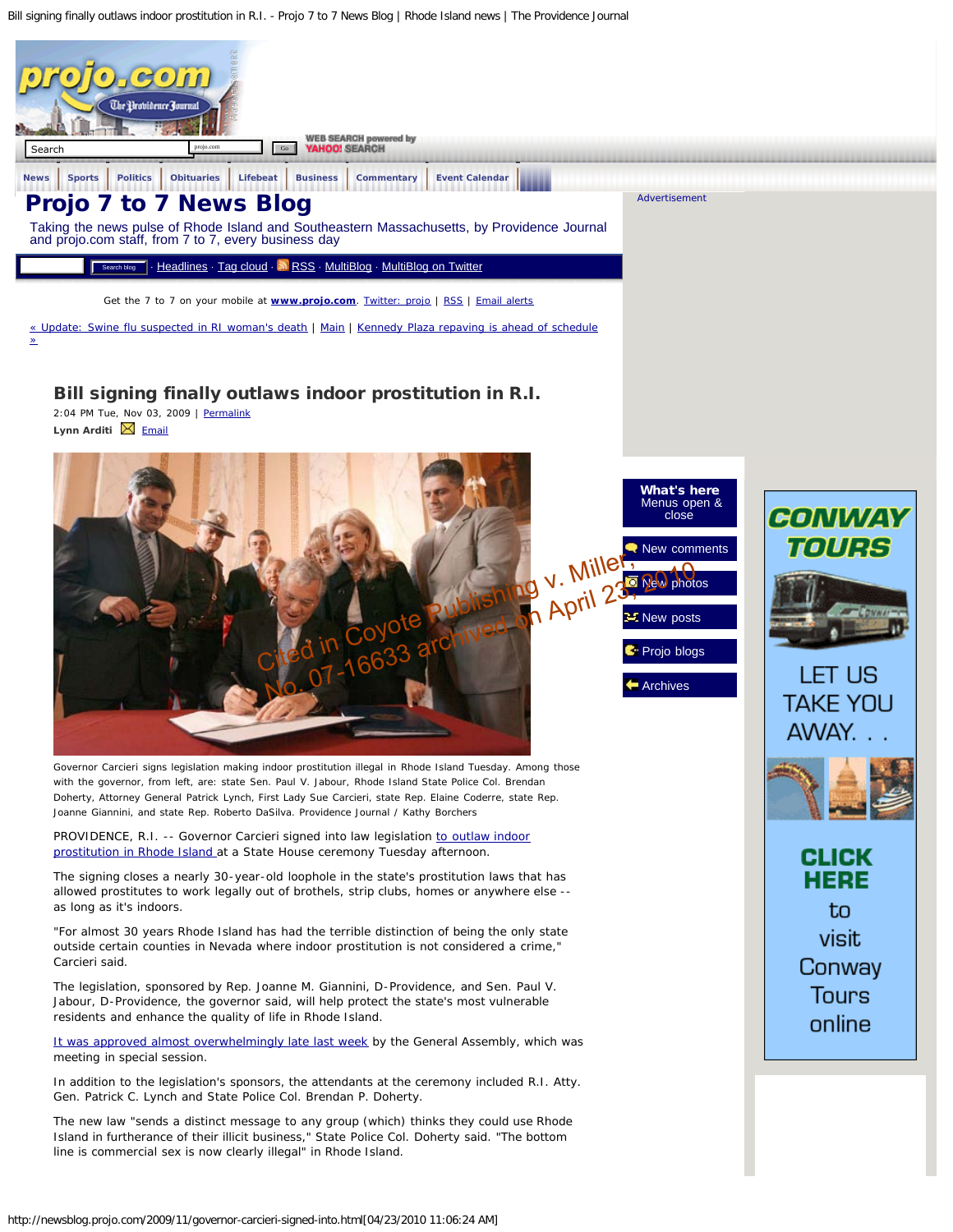Lynch said that the new law will "end a blemish" on the state and give law enforcement the tools they need to investigate and prosecute prostitution and related criminal activity.

"Does this mean prostituition will be eliminated in Rhode Island forever?" Giannini asked. "Of course not. But it means Rhode Island will no longer be a safe haven for pimping and trafficking, and the victimization of young women."

The law makes indoor prostitution a misdemeanor crime punishable, for first offenders, by up to six months in prison and a fine of up to \$1,000, or both. However, the law empowers judges to erase the criminal convictions of first offenders.

Customers or "johns" face the same penalties as prostitutes, but without the possiblity of having their criminal record expunged.



<span id="page-1-0"></span>**Tags** [Carcieri](http://news.beloblog.com/cgi-bin/mt/mt-search.cgi?blog_id=1078&tag=Carcieri&limit=20) [Providence RI](http://news.beloblog.com/cgi-bin/mt/mt-search.cgi?blog_id=1078&tag=Providence%20RI&limit=20) [Rhode Island General Assembly](http://news.beloblog.com/cgi-bin/mt/mt-search.cgi?blog_id=1078&tag=Rhode%20Island%20General%20Assembly&limit=20)

# **Comments**

**sib** said:

I guess this law makes my partner of 20+ years a prostitute. After all, I pay the mortgage and in return I receive various domestic favors.

[Link](#page-1-0) | November 3, 2009 2:16 PM [Report Abuse](http://abuse.projo.com/report_abuse.html)

# <span id="page-1-1"></span>**[SmokeyJoeWood](http://deweyshouse.com/)** said:

And just like that, a whole new tier of black market crime was created in RI. Way to go, Governor. You just created a fortune for pimps and thugs, all in the name of "family values".

[Link](#page-1-1) | November 3, 2009 2:46 PM [Report Abuse](http://abuse.projo.com/report_abuse.html) PM<br>
Cited in Coyote Publishing V. Miller, 23, 2010<br>
Septiment TLAGGRE no one's leaving...

<span id="page-1-2"></span>**David Caruso** said:

From what I'm reading in the comments, it looks like no one's leaving...

\*puts on sunglasses\*

with a Happy Ending.

# YEEEEEEEEEEEEEEEEEAAAAAAAAAAAAAAAAAAAAAAAAAH

[Link](#page-1-2) | November 3, 2009 2:53 PM [Report Abuse](http://abuse.projo.com/report_abuse.html)

<span id="page-1-3"></span>**Harold** said:

It took longer than it should have but at least the loophole is finally closed. If nothing else, this gives law enforcement the opportunity to combat this illegal activity. Whether they do or not is up to them. Everyone who helped get this law passed deserves credit.

[Link](#page-1-3) | November 3, 2009 3:10 PM [Report Abuse](http://abuse.projo.com/report_abuse.html)

<span id="page-1-4"></span>**jlc** said:

To sib, I hope your partner didn't read your comment.

[Link](#page-1-4) | November 3, 2009 3:18 PM [Report Abuse](http://abuse.projo.com/report_abuse.html)

**the CFDNTL** said: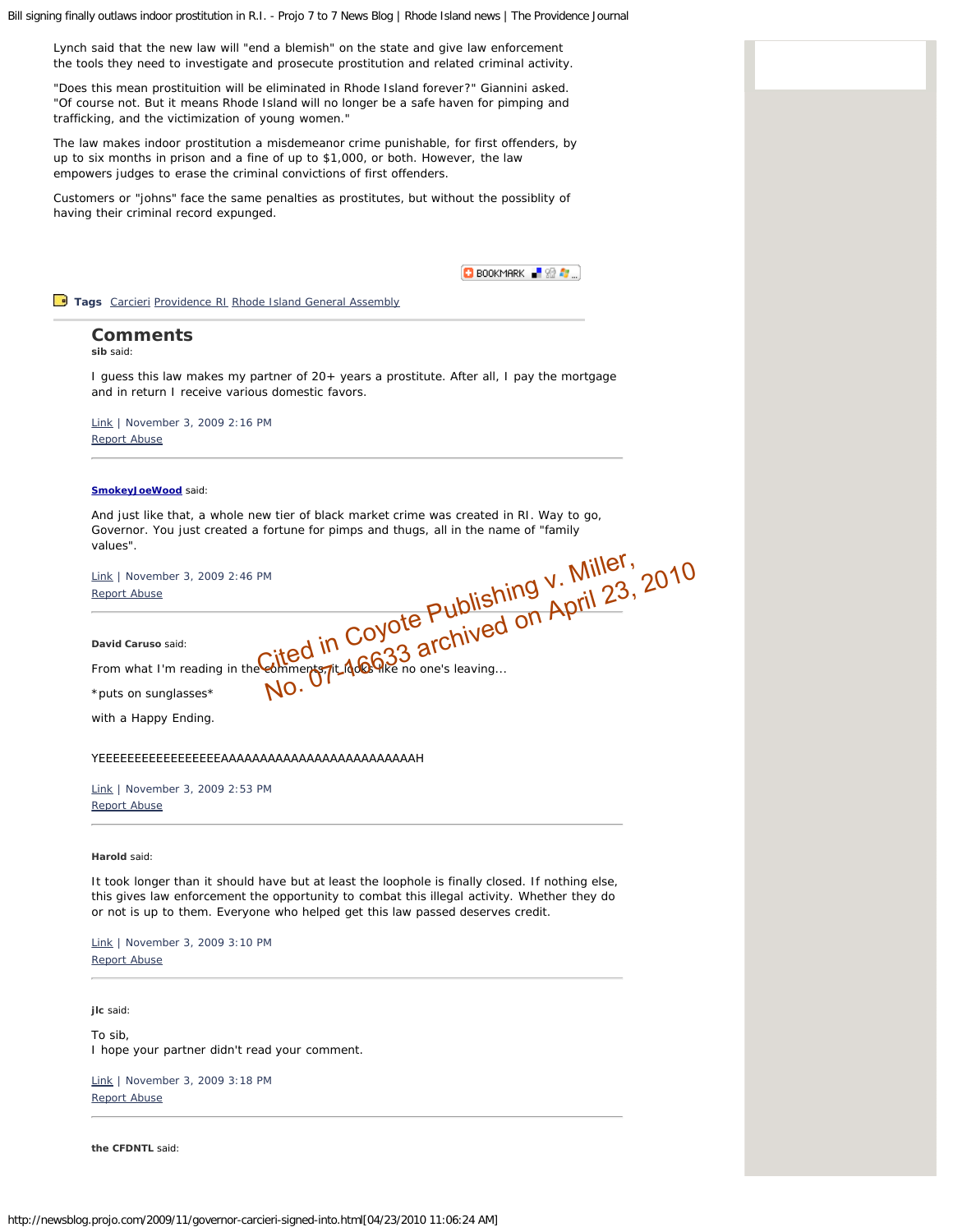<span id="page-2-0"></span>well there goes my saturday nights! Now i have to spend time with my girlfriend now.. ..in all seriousness..these politicians in RI make me laugh. Yes they have created a new tier of crime in this state. They have based these desicions based on their own "morals". Whos to say we have to have the same "morals" as these crooks..

..this at least should have been up to the voters to decide at some point. Not corrupt politicians who want to get their name on a bill for future bragging rights. I do not see anything wrong with 2 individuals haveing a good time behind closed doors...away from the public..and leaving happy. Pretty close to marriage. I also do not get how these politicans come up with these "moral value arguements" when they also want to legalize gay marriage....Well, ill tell you..those arent my "morals"..but who am i to decide. I hate this state.

[Link](#page-2-0) | November 3, 2009 3:40 PM [Report Abuse](http://abuse.projo.com/report_abuse.html)

# <span id="page-2-1"></span>**the CFDNTL** said:

In addition...thank you lawmakers..for creating another crime in this state you cannot handle.

How about focusing on the poverty, the murder rate, and unemployment in this embarrasing establishment we call a state.

[Link](#page-2-1) | November 3, 2009 3:46 PM [Report Abuse](http://abuse.projo.com/report_abuse.html)

## <span id="page-2-2"></span>**Moe** said:

"Illicit business", but selling cigarettes, liquor and promoting gambling is ok because the state gets their cut. I would think those three do more for the denegration of quality of life for most Rhode Islanders than consenting adults having sex behind closed doors. The<br>
"Gov" looks pretty happy as he signs the bill. I wonder if he realizes how much he has just<br>
endangered women because of this?<br>
Link | N "Gov" looks pretty happy as he signs the bill. I wonder if he realizes how much he has just endangered women because of this? of this?<br>
P<sup>M</sup><br>
Cited in Coyote Publishing V. Miller, 23, 2010<br>
Cited in Coyote Publishing V. April 23, 2010

[Link](#page-2-2) | November 3, 2009 4:04 PM [Report Abuse](http://abuse.projo.com/report_abuse.html)

#### <span id="page-2-3"></span>**[Deb-Z](http://lovely/)** said:

It is about time this state stands behind solid morals in a decision to ban indoor prostitution. We do not need our children to be turned into prostitutes by drug pushers and pimps. Organized crime is still controlling RI but it is nice to see a small bite has been taken out of this crime.

Adolescent human trafficing is a huge industry. The law enforcement officials need a law to go after these pimps and organized crime officials.

Spreading diseases and encouraging women to sell their bodies for monies that frequently go to a third party; pimp or drug pusher are no way for

this state to be labeled nor for the children of these women to be raised!

[Link](#page-2-3) | November 3, 2009 4:07 PM [Report Abuse](http://abuse.projo.com/report_abuse.html)

#### <span id="page-2-4"></span>**dumb&dumber** said:

WOW! Thank goodness we finally have this legislation passed. Now I don't have to see all the hookers around my complex anymore. Now where exactly are all the cops coming from to enforce this new law? If only the Governor & the General Assembly could put half the effort into a balanced budget.

[Link](#page-2-4) | November 3, 2009 4:09 PM [Report Abuse](http://abuse.projo.com/report_abuse.html)

# **Wanderlust** said:

Place your bets-- which of this shower of signatories will be the first to be shown to be a punter and to join the Eliot Spitzer Hall of Hypocrites?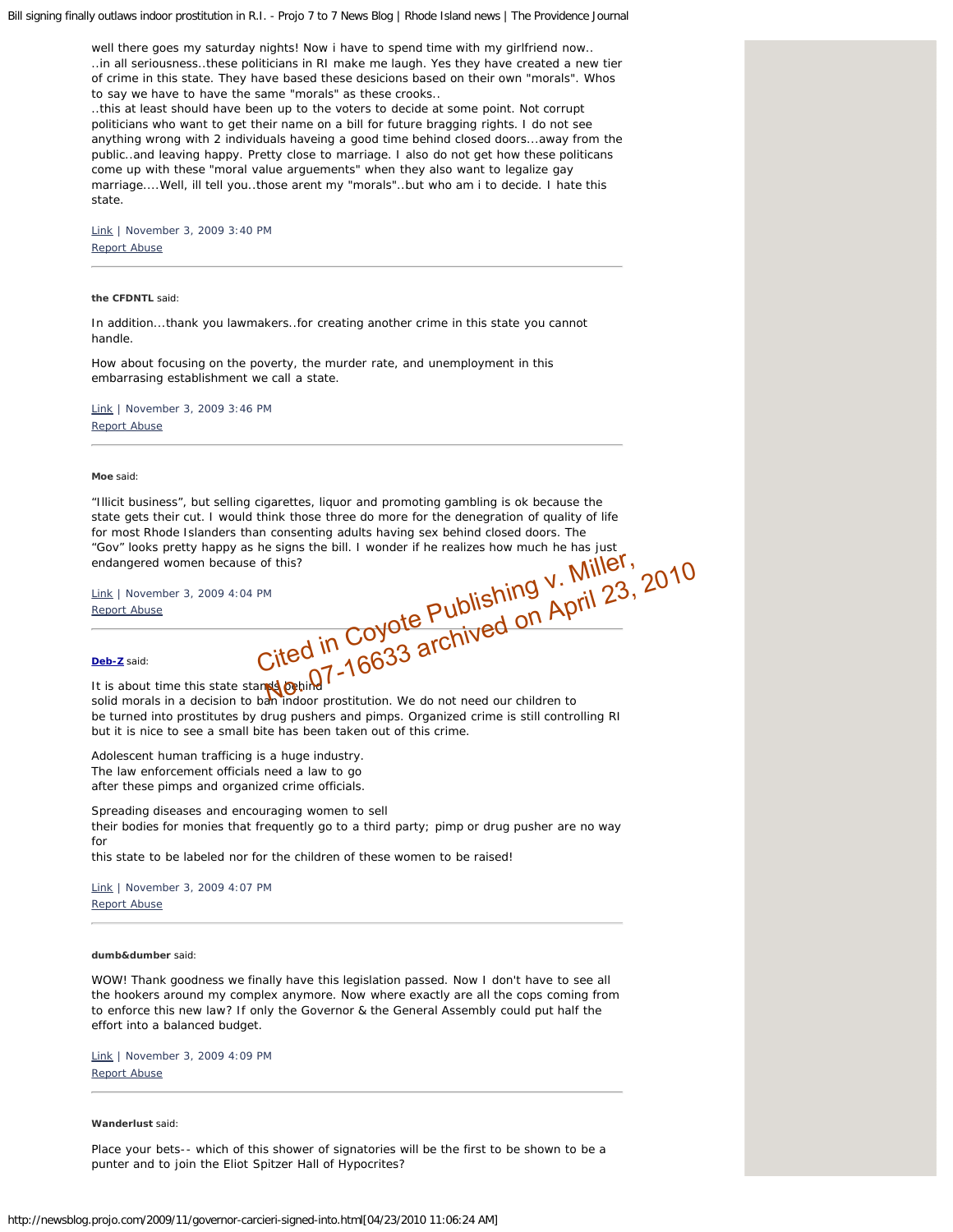<span id="page-3-0"></span>[Link](#page-3-0) | November 3, 2009 4:17 PM [Report Abuse](http://abuse.projo.com/report_abuse.html)

# <span id="page-3-1"></span>**Billy** said:

This is a giant waste of time. Pimps love this new law since everyone knows blackmarket prices are always higher and now pimps can also tell the girls that they're needed to protect them from the police. RI could have been smart and taxed/regulated the industry but that would require

someone in the GA to pull their head out of their own behind.

The GA and the governor can't solve any real problems in this state but hey when they need to get tough they can pick on prostitutes.

What a joke.

[Link](#page-3-1) | November 3, 2009 4:34 PM [Report Abuse](http://abuse.projo.com/report_abuse.html)

# <span id="page-3-2"></span>**Kahne** said:

"The law makes indoor prostitution a misdemeanor crime punishable, for first offenders, by up to six months in prison and a fine of up to \$1,000, or both. However, the law empowers judges to erase the criminal convictions of first offenders."

So the government gets \$1,000 per offense, from those that get arrested, so who is the pimp now??

[Link](#page-3-2) | November 3, 2009 4:43 PM [Report Abuse](http://abuse.projo.com/report_abuse.html)

**Onewhoknows** said:

<span id="page-3-3"></span>This wont even be a factor in prostitution. The police have a lot more important issues to deal with, not to mention budget restrictions. Giannini the **Hag accomplished nothing. Long** live the providers lol Onewhoknows said:<br>
This wont even be a factor in prostitution. The police have a lot mergel minor issues to 23, 2010<br>
deal with, not to mention budget restrictions. Giannini the **Padd Beomplished not Alped**. Long<br>
live the

[Link](#page-3-3) | November 3, 2009 5:14 PM

## <span id="page-3-4"></span>**bill** said:

I'm packing next year because ri has just become a communist state to live in. these crooks are controlling our lives, so it time to move out where there is more freedom to live and do what we want to do and how we spend our monies.

[Link](#page-3-4) | November 3, 2009 5:52 PM [Report Abuse](http://abuse.projo.com/report_abuse.html)

<span id="page-3-5"></span>**Mike** said:

Hey Bill,

where are you moving to because every other state makes prostitution illegal. Pahrump, Nevada? Don't think you would last a week in that desert sinkhole.

[Link](#page-3-5) | November 3, 2009 6:55 PM [Report Abuse](http://abuse.projo.com/report_abuse.html)

**Inara** said:

I wonder if we'll ever realize that sex is a basic need, and can be treated in a clean, disease-free, respectable way. Free health clinics, regulations and education can combat the crime without creating more powerful pimps or destroying young girls' lives. Long live Firefly!

@ David Caruso Money can't buy you love... \*puts on sunglasses\*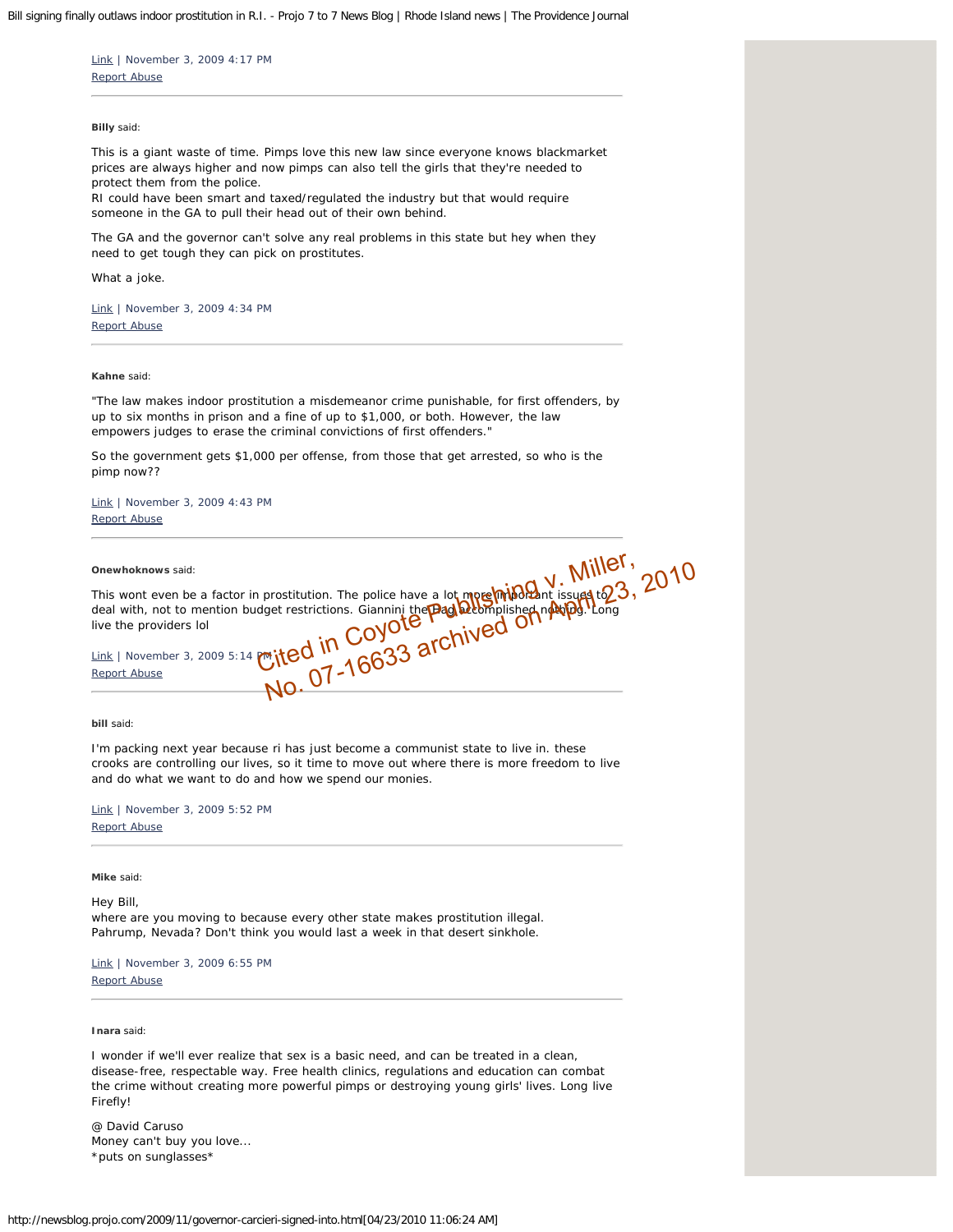<span id="page-4-0"></span>...anymore.

[Link](#page-4-0) | November 3, 2009 7:06 PM [Report Abuse](http://abuse.projo.com/report_abuse.html)

<span id="page-4-1"></span>**Cal35** said:

Nice job legislators. Go pat yourselves on the backs for having done 'something'. We have so many other real problems to be dealt with and they all go and waste time with what is, in effect a 'nonproblem' and then this will direct more wasted time for police officials to go 'clean up' prostitution INSTEAD of mobsterism, gangsaism and white collar crimes. I think that most Rhode Islanders saw this as a nonissue yet the reps went after this...because it's one of those easy issues that will never have any strong opponents given the nature of the issue (ANYbody supporting continuation of indoor prostitution-- god forbid-- would be painted as a sinner.

[Link](#page-4-1) | November 3, 2009 7:11 PM [Report Abuse](http://abuse.projo.com/report_abuse.html)

<span id="page-4-2"></span>**Mr. V** said:

Imagine putting all this gusto into a bill that addresses the needs of only a miniscule portion of the population!

The real issues are the economy and RI's enormous budget deficit. Do-gooders and moralists seem to think that women who useed to ply their trade indoors will now close up shop. Think again.

[Link](#page-4-2) | November 3, 2009 7:31 PM [Report Abuse](http://abuse.projo.com/report_abuse.html)

**Mr. V** said:

<span id="page-4-3"></span>Imagine putting all this gusto into a bill that addresses the needs of only a miniscule portion of the population! The real issues are the economy and RI's enormous budget deficit. Do-gooders and moralists seem to think that women who useed to ply their trade in the will now close up shop. Think again. o into a bill that addresses the needs of gnive Miller, 23, 2010<br>
Somy and RI's enormous budge Paulot. Do-googles April 23, 2010<br>
women who use coyou their traditional will now close up<br>
Cited in 16633 archived is will now

[Link](#page-4-3) | November 3, 2009 7:34 PM [Report Abuse](http://abuse.projo.com/report_abuse.html)

<span id="page-4-4"></span>**srl** said:

How're they gonna enforce it? And then administer the new law?

[Link](#page-4-4) | November 3, 2009 7:45 PM [Report Abuse](http://abuse.projo.com/report_abuse.html)

<span id="page-4-5"></span>**srl** said:

How do they plan to enforce this new law and starting when? And in what court will the new law be administered?

[Link](#page-4-5) | November 3, 2009 7:46 PM [Report Abuse](http://abuse.projo.com/report_abuse.html)

<span id="page-4-6"></span>**Davey** said:

Whatta joke, it's the governance of this state that's the true "terrible distinction". Rhode Island is renowned mostly for its' abundance of corruption and graft.

It's a real shame - Rhode Island is truly a lovely state, but with such a disgustingly ugly system of rule.

[Link](#page-4-6) | November 3, 2009 8:09 PM [Report Abuse](http://abuse.projo.com/report_abuse.html)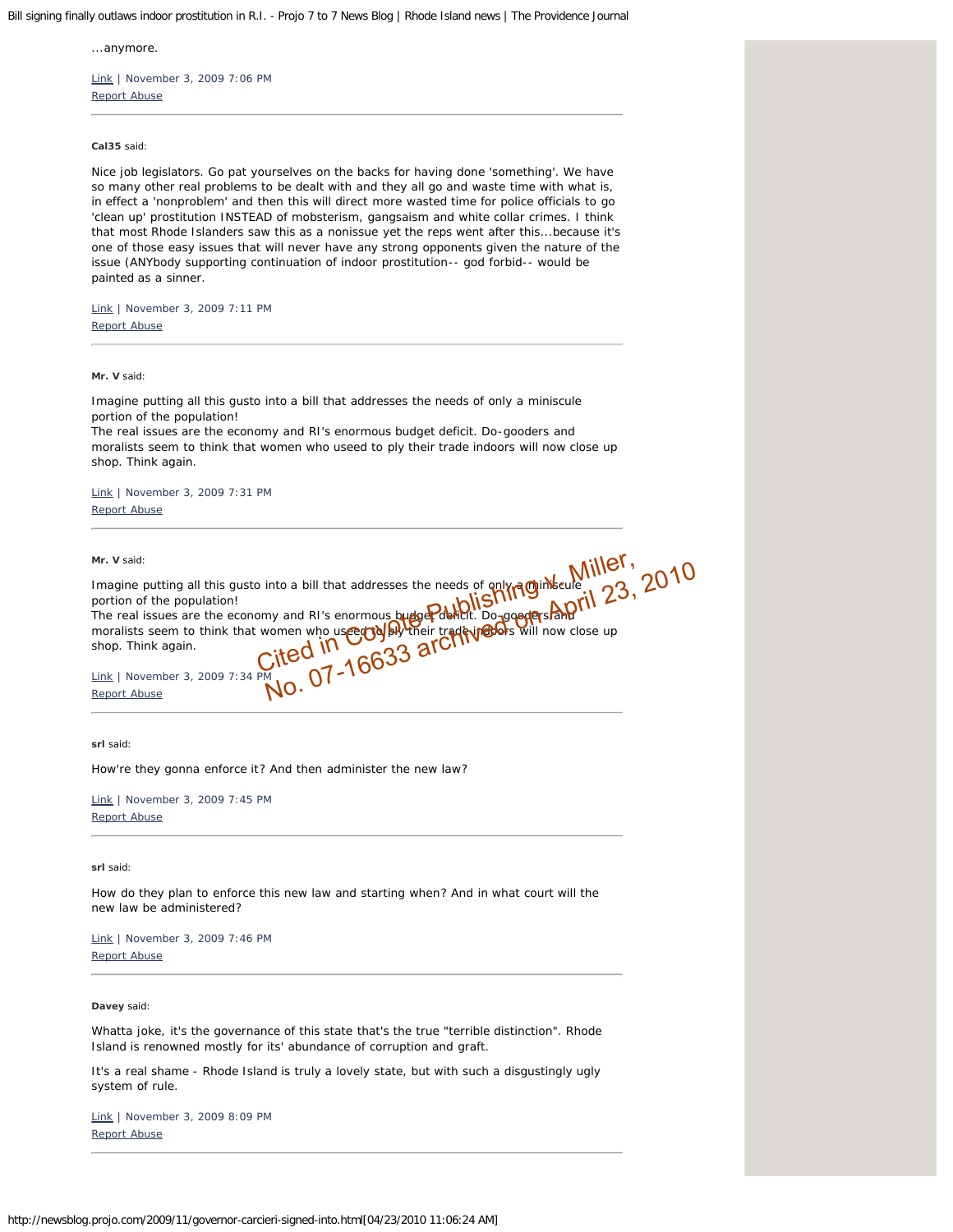thy all look so happy<sup> $\wedge$ </sup> wow can ri be any more pathetic. so they hate doesnt mean they going to catch all the 350 girls working in the state of ri. what about the johns. it is a waste to punish all. go after what you really wanted to go after. the brothel houses the spas the pimps the street walkers all of those that arent being real to this line of work. so after 30 years it closes. ok. every state has adult services with escorts doing the right thing. maybe a little extra after time and companionship but thats a matter of choice between two adults. so porno isnt illegal. last i checked girl gets paid getting nailed on all different sized screens. why do the spas and brothel houses and pimps have to affect the females who are actually accompanying a gentleman with satisfaction. since obama came around ri has been different in a bad way. the drugs the rapes, murders and other crimes are more important than a man wanting to spend time with a female. hasnt been a crime in ri. why make it illegal like there is a crime from it everyday.

[Link](#page-5-0) | November 3, 2009 8:12 PM [Report Abuse](http://abuse.projo.com/report_abuse.html)

<span id="page-5-1"></span>**Running for office...** said:

<span id="page-5-0"></span>**kerry** said:

WoW... just another government knucklehead trying to tell you how to live your life. where does it end ... its only going to get worse... all these government officials telling you whats best for you ... we are grown men and women we can make  $\frac{d}{dt}$  where  $\frac{d}{dt}$  if  $\frac{1}{2}$ so tired of these new laws coming out and taking our freedoms and taking... whats next the to numbers on your forearm to identify you ...oh yea that Cright thats already happened and look what the results were..stop telling people how to live the real fix the real problems like, jobs, food, health care, homelessness, wars, bailout monies ( wow that was WoW... just another government knucklehead trying to tell you how to live your life with where does it end ... its only going to get worse... all these government officials telling you whats best for you ... we are grown m government officials after the **yderbourdi**f office and open there businesses and all the deals they have acquired from there term in office where is there morality now... stop the madness and do the right thing, don't do things for your own personal gain do it for the people of the state... the more I listen to these politicians I cant believe there in office ... Sorry for rambling on but I could go on forever there are way to many things that need to be addressed and for the right reasons..

[Link](#page-5-1) | November 3, 2009 8:25 PM

[Report Abuse](http://abuse.projo.com/report_abuse.html)

<span id="page-5-2"></span>**Scott** said:

Wow Deb Z, that sounds like experience talking. All they did was push it underground and not in the open where they are checked out. Let the diseases of the illegal trade take more than Swine flu. Good Job GA. Can't fix the budget, but indoor prostitution is gone. Now the preachers just have to use the back door.

[Link](#page-5-2) | November 3, 2009 8:31 PM [Report Abuse](http://abuse.projo.com/report_abuse.html)

<span id="page-5-3"></span>**taylor** said:

The oldest occupation in the world!! How will the popo know if someone is selling themselves from their homes??

[Link](#page-5-3) | November 3, 2009 8:56 PM [Report Abuse](http://abuse.projo.com/report_abuse.html)

**Harold** said: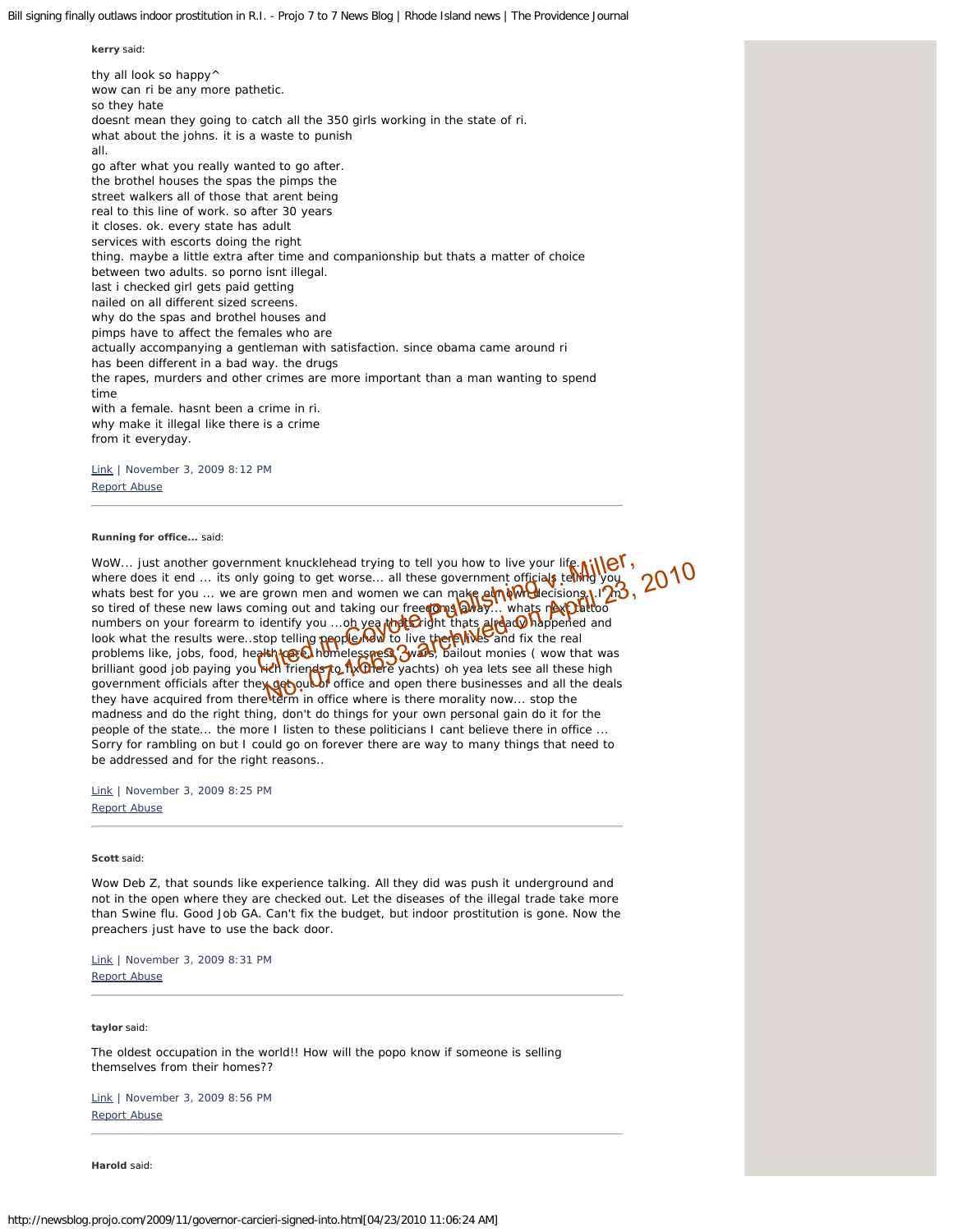<span id="page-6-0"></span>To those enlightened souls who have a problem with society adopting a set of common values it deems appropriate; YOU are the problem! If you have issues with this then by all means, move to some place like the Socialist Republic of Vermont. Thankfully there are still people left who have a moral compass. For the rest of you, there's always Vegas.

[Link](#page-6-0) | November 3, 2009 9:30 PM [Report Abuse](http://abuse.projo.com/report_abuse.html)

#### <span id="page-6-1"></span>**Teresa Cox** said:

Thank God it finally happened!!!!! To think that next to the state of Nevada, the littlest state in the United States, Rhode Island, had allowed prostitution as long as it was indoors. The Cadillac Lounge and the Foxy Lady is going down. Even one life that was lost because of these dispicable acts was too many. People can excuse it by saying it is the oldest profession in the world, but it doesn't make selling one's body and giving sexual favors for money right. The leaders in state government really do have a conscious and virtue. My praise and thanks to Governor Carcieri and the majority voters who overwhelming passed this law. Christmas came early this year!!!!!! Thanks more than a million!

[Link](#page-6-1) | November 3, 2009 10:35 PM [Report Abuse](http://abuse.projo.com/report_abuse.html)

<span id="page-6-2"></span>**Geez** said:

Reading the other comments here it makes me realize how little people know about laws and what their law makers are doing. First there wasn't a "loophole." There just wasn't a law against it, therefore it wasn't illegal until there was a law against it. The government doesn't "allow" you to do anything, we allow them to control us. Secondly, this law will do nothing against trafficking. Trafficking and pimping was illegal before this law, before this bill was signed if a woman was a victim of a pimp or a trafficker she could walk up to any police officer and report that she was a prostitute AND a victim and had no fear of prosecution. Yes before this bill there were women who were forced, either overtly **or yide** by the situation they are in (drugs, money, etc) but there at least existed the possibility that the end to that part of their life wouldn't be a jail cell **This Bill will** cause more organized crime as these women will turn to the organizations that are used to dealing in illicit things (drugs, gambling, weapons) and will have to give them a cut further fueling their enterprises, more violence against these women as assaults and rapes against prostitutes will not be reported for fear of proscution of THE VICTIM, and a greater risk to public health as if a suspected prostitute is arrested with condoms that can be used as evidence against her as proof of intent. So, they won't carry them, and won't use them. she was a prostitute AND a victim and had no fear of **Aliller**,<br>
bill there were women who were forced, either overtly Mullst<br>
drugs, money, etc) but there at least existing to ossibility 23,<br>
their life wouldn't be a jail

In my opinion, the way it was before this law was the ideal way to control the societal and public health issue of prostitution. In Nevada women are forced to only work in a brothel making the brothel owner a de facto pimp and beholden to only them. In RI, as well as Canada, Great Britain, France, Germany, Switzerland and many others, the law addressed the exploitation of women by pimps and traffickers, protected them from ancillary crimes such as rape and assaults, and then normally private charities or other organizations provided pathways out of that life for these women in a way that did not damage their futures as the new RI law will with a misdemeanor and jail time on their record.

[Link](#page-6-2) | November 4, 2009 1:14 AM [Report Abuse](http://abuse.projo.com/report_abuse.html)

<span id="page-6-3"></span>**sports9999** said:

Well, now there is absolutely no reason to visit the sinkhole they call Rhode Island.

[Link](#page-6-3) | November 5, 2009 3:53 AM [Report Abuse](http://abuse.projo.com/report_abuse.html)

<span id="page-6-4"></span>**Will** said:

Well honestly all this will do is make the business more shady and more lucrative. Pimps will make more and have a stronger hold on these women. If you think it was bad indoors wait till you have street walkers. Good luck RI.

[Link](#page-6-4) | November 28, 2009 12:54 AM [Report Abuse](http://abuse.projo.com/report_abuse.html)